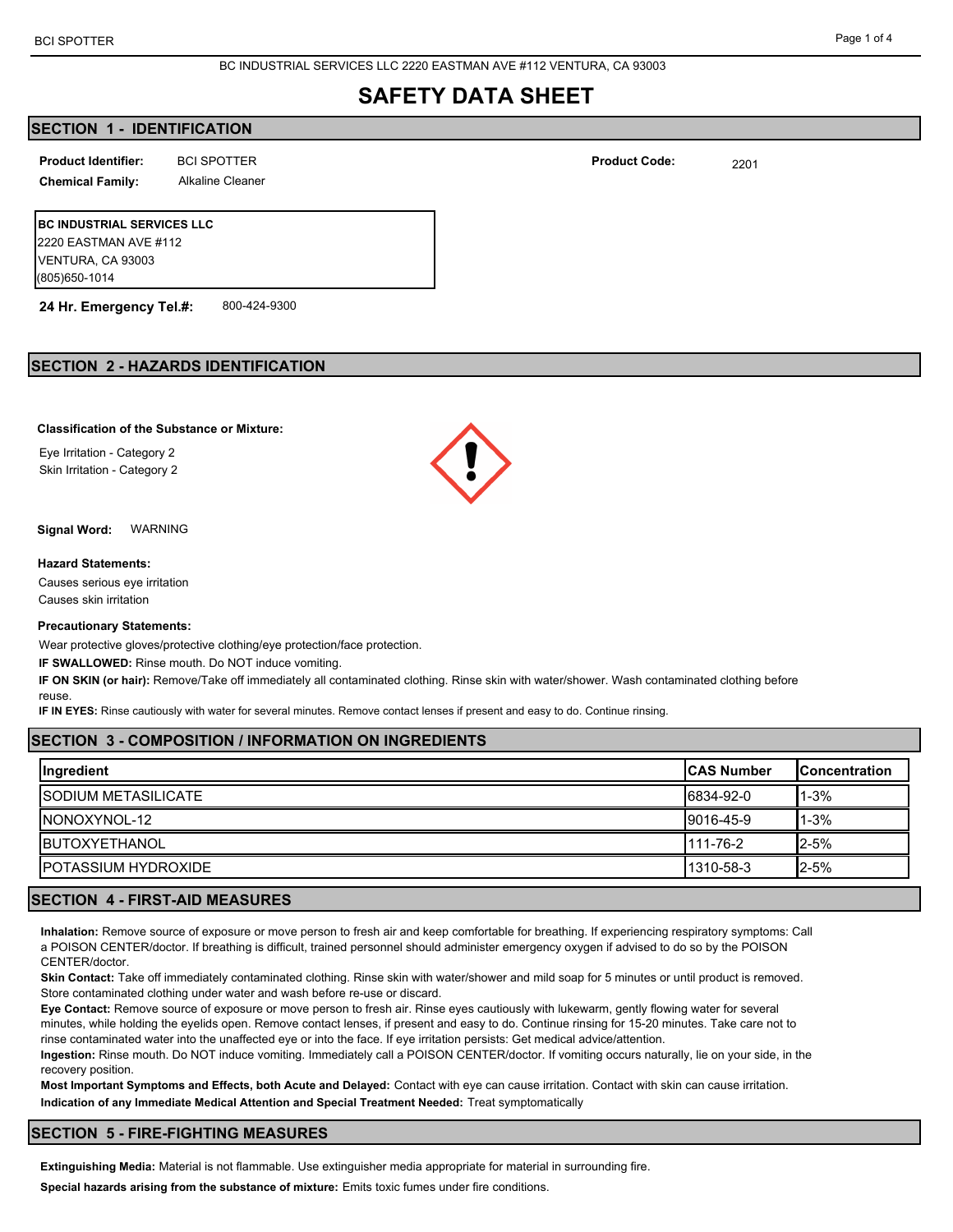BC INDUSTRIAL SERVICES LLC 2220 EASTMAN AVE #112 VENTURA, CA 93003

# **SAFETY DATA SHEET**

**Flammability classification (OSHA 29 CFR 1910.106) (Hazcom 2012):** Non flammable

**Hazardous Combustion Products:** Non combustible

**Special protective equipment and precautions for firefighters:** In the event of a fire, wear full protective clothing and NIOSH-approved self-contained breathing apparatus.

## **SECTION 6 - ACCIDENTAL RELEASE MEASURES**

**Personal precautions, protective equipment and emergency procedures:** Ventilate area of leak or spill. Wear appropriate personal protective equipment as specified in Section 8. Isolate hazard area. Keep unnecessary and unprotected personnel from entering. **Methods and materials for containment and cleaning up:** SMALL SPILLS (less than 1 gallon): May be flushed to an approved sewer line (with large amounts of water). Larger spills should be absorbed and collected for disposal. Ensure adequate decontamination of tools and equipment following clean up.

**Special spill response procedures:** Prevent from entering sewers, waterways, or low areas.

## **SECTION 7 - HANDLING AND STORAGE**

**Precautions for Safe Handling:** Wear at least chemical resistant gloves and eye protection, face shield, and chemical resistant garments when handling, moving or using this product. Do not contaminate water, food, or feed by storage or disposal.

**Conditions for Safe Storage:** Keep product in tightly closed container when not in use. Do not drop, roll or skid drum.

**Incompatible Materials:** Acids, bases and strong oxidizers.

# **SECTION 8 - EXPOSURE CONTROLS / PERSONAL PROTECTION**

**Ventilation and engineering measures:** Forced air, local exhaust, or open air is adequate.

**Respiratory Protection:** Not a respiratory irritant unless dealing with a mist form, then wear appropiate NIOSH respirator.

**Skin Protection:** Wear chemical resistant gloves and chemical resistant garments when handling, wash garments before re-use.

**Eye/Face Protection:** Wear chemical goggles; also wear a face shield if splashing hazard exists.

**Other Protective Equipment:** Eye wash facility and emergency shower should be in close proximity.

**General Hygiene Conditions:** Do not eat, drink or smoke when using this product. Wash thoroughly after handling. Remove and wash

contaminated clothing before re-use. Handle in accordance with good industry hygiene and safety practice.

## **SECTION 9 - PHYSICAL AND CHEMICAL PROPERTIES**

**Appearance:** Colorless clear liquid. **Odor:** Odorless. **pH:** 8.5-9.5 **Melting/Freezing point:** No information available. **Initial boiling point and boiling range:** No information available. **Flammability (solid, gas):** Non flammable. **Specific Gravity:** 1.03 g/mL **Solubility in Water:** Complete **Decomposition temperature:** No information available. **Viscosity:** 15-30 cSt at 20ºC / 68ºF

### **SECTION 10 - STABILITY AND REACTIVITY**

**Reactivity:** Strong bases/acids/oxidizing agents **Chemical Stability:** Stable under normal conditions **Possibility of Hazardous Reactions:** May react with incompatible materials **Conditions to Avoid:** Incompatible materials **Incompatible Materials:** Acids, bases and strong oxidizers. **Hazardous Decomposition Products:** None known

# **SECTION 11 - TOXICOLOGICAL INFORMATION**

**Information on likely routes of exposure:**

Routes of entry - inhalation: YES Routes of entry - skin & eye: YES Routes of entry - ingestion: YES Routes of entry - skin absorption: NO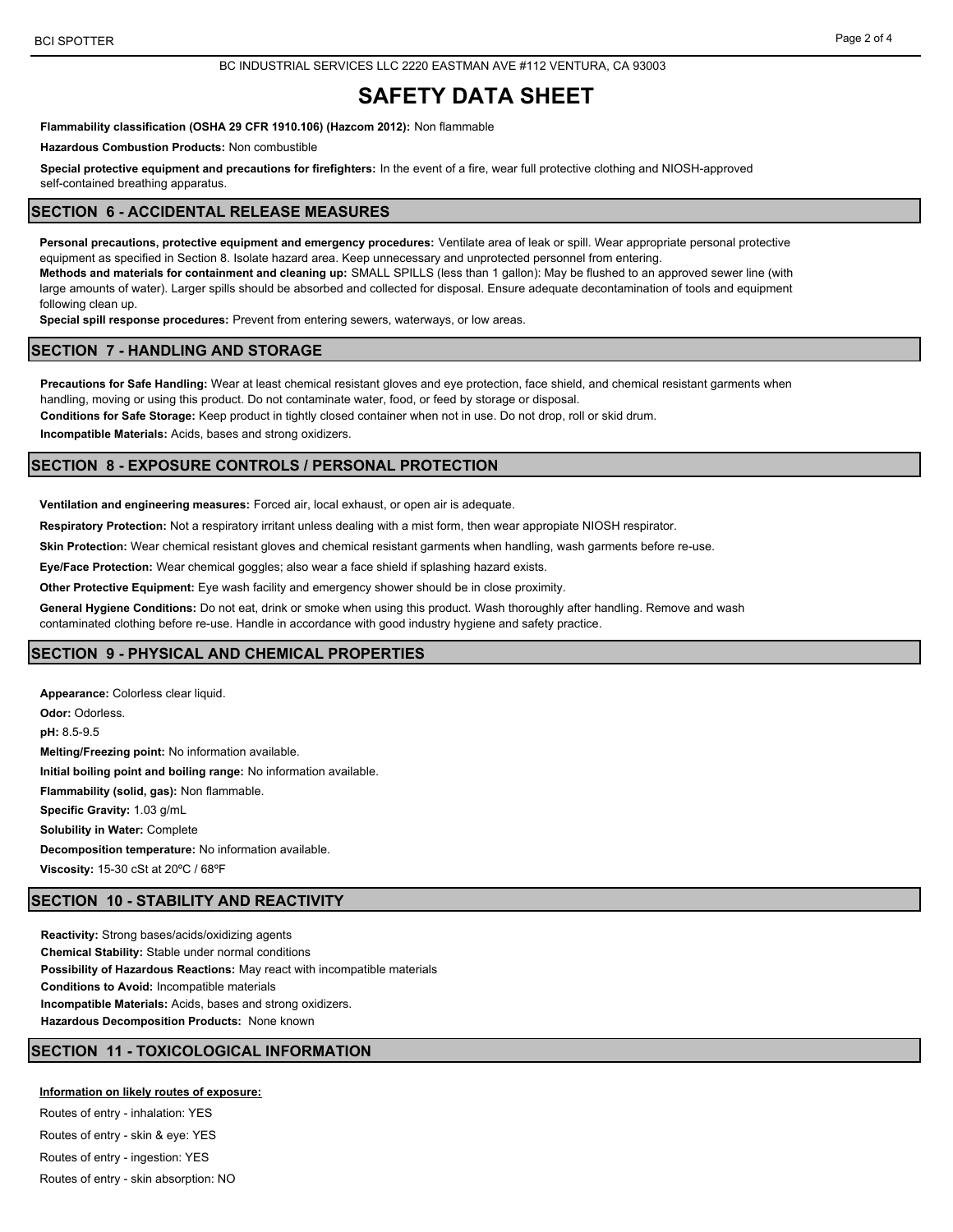# **SAFETY DATA SHEET**

#### **Potential Health Effects:**

**Signs and symptoms of short term (acute) exposure:**

**Inhalation:** May cause irritation to respiratory system in mist/vapor form.

**Ingestion:** May cause nausea, vomiting, abdominal pain, gastrointestinal tract burns, gastrointestinal upset and/or diarrhea. **Skin:** May cause skin irritation including redness, edema, swelling, rash, scaling or blistering, drying and/or cracking of skin. **Eye:** May cause redness, stinging, tearing, swelling, itching and/or irritation of the eye. Possible eye damage if left untreated.

#### **Potential Chronic Health Effects:**

**Mutagenicity:** Not known to have mutagenic effects in humans or animals. **Carcinogenicity:** Not expected to be a carcinogen or tumorigenic. **Reproductive effects:** No known reproductive effects in humans or animals. **Sensitization to material:** Not a known sensitizer in humans or animals. **Specific target organ effects:** No known specific target organ effects.

**Toxicological data:** The calculated ATE values for this mixture are:

ATE oral  $=$  >5000 mg/kg

ATE dermal  $=$  >5000 mg/kg

ATE inhalation = No information available.

# **SECTION 12 - ECOLOGICAL INFORMATION**

**Ecotoxicity:** Not expected to be toxic to the environment.

**Persistence and degradability:** Not expected to persist. Readily biodegradable.

**Bioaccumulation potential:** Not expected to bioaccumulate.

**Mobility in soil:** No information available.

### **SECTION 13 - DISPOSAL CONSIDERATIONS**

**Handling for disposal:** Do not contaminate water, food, or feed by storage and/or disposal. When handling refer to protective measures listed in sections 7 and 8. Empty residue from containers, rinse container well. **Method of disposal:** Dispose of in accordance with all applicable federal, state, provincial and local regulations. Contact your local, state,

provincial or federal environmental agency for specific rules.

**RCRA:** Not a listed RCRA hazardous waste.

# **SECTION 14 - TRANSPORTATION INFORMATION**

Certain shipping modes or package sizes may have exceptions from the transport regulations. The classification provided may not reflect those exceptions and may not apply to all shipping modes or package sizes.

Please note the GHS and DOT Standarts are NOT identical and therefore can have varying classifications

### **US 49 CFR/DOT/IATA/IMDG Information:**

**UN No.:** 1760 **UN Proper Shipping Name:** Corrosive liquid, n.o.s. **Transportation hazard class(es):** 8 **Packing Group:** III

**Environmental hazards:** Not a Marine Pollutant

# **SECTION 15 - REGULATORY INFORMATION**

**US Federal Information:**

**TSCA information:** All components are listed on the TSCA inventory.

**US CERCLA Reportable quantity (RQ):** Potassium hydroxide has a RQ of 1000 pounds of pure chemical.

**SARA Title III:** No chemicals in this product are subject to SARA Title III reporting.